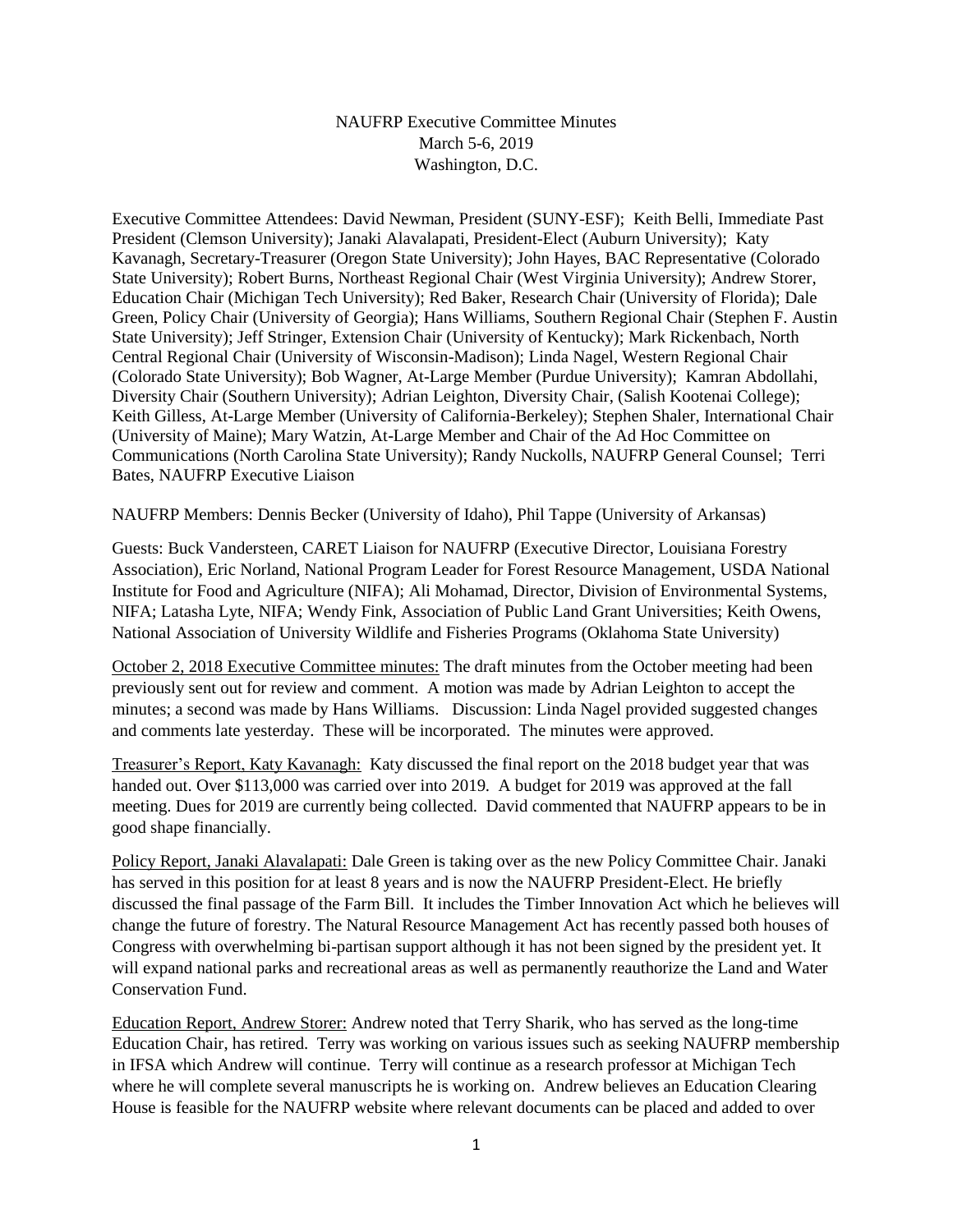time. Linda asked if Terry will continue to provide data to FAEIS? Dale wonders about providing FAEIS with NAUFRP feedback. He does not see the benefits. Keith pointed out they have provided periodic reports in the past; there may be specific reports we want and request from FAEIS. Andrew will talk to David about his role with FAEIS. Mary said the FAEIS data for North Carolina State University is wrong for the last two years; it's a great data base only if it is correct. She cannot figure out who is reporting for NCSU. Wendy said FAEIS is connecting with the colleges of agriculture. Wendy will convey there needs to be two way communications with NAUFRP; she is attending a FAEIS meeting tomorrow. Let her know if there are 2-3 reports NAUFRP would particularly like. Linda said a couple of years ago Terry had a FAEIS list of school contacts; can we get that again? Andrew said he will work on obtaining and updating that list. Andrew will work to see NAUFRP involved with SAF accreditation; he believes the SAF accreditation program needs work. There was discussion about having a workshop on transformative soft skills at a NAUFRP meeting to look at what institutions are doing and how to incorporate that into programs. It would also be good to develop a better understanding of how high school students learn about forestry and natural resource careers. David brought up Lloyd Ireland's proposal from last year to develop a student ethics survey. Lloyd would like NAUFRP's support. He plans to send it out soon. Dale asked what level they are aiming for -- seniors vs. freshmen will yield different readings. David said they are planning to go nationwide and want us to 'advertise' it; they are not seeking money. We would direct people to the survey site; the results will come back to the institutions. Dale believes they should say upfront that they will share this information. John asked Andrew about plans to increase forestry and natural resource awareness/emphasis in K-12 programs. Wendy said the timing might be right. APLU is sitting on cash for special projects like this. There is a meeting in two days about this and it might be a point of collaboration. Keith said we don't want to duplicate Project Learning Tree (PLT). Dale noted PLT has moved to SFI. Mary believes there is a gap in PLT at the high school level.

Extension Report, Jeff Stringer: Jeff has continued NAUFRP representation with the northern forestry extension coordinators. He attended their annual meeting December 5-6, 2018 at Grey Towers in Pennsylvania. NAUFRP has also been asked to participate in the upcoming video conference of the newly established North Central forestry extension coordinators group and Jeff is planning to participate. The majority of the Extension committee's time has been focused on exploring options to re-structure and maintain Southern Region Extension Forestry (SREF) cooperative. This effort was brought about by the de-funding of SREF by the Association of Southern Rural Extension Directors (ASRED) that had provided base funding for SREF since its inception. SNAUFRP leaders and Jeff will meet in the fall with southern forestry extension coordinators and partners including USFS Region 8 to determine the interest in maintaining SREF and developing a restructure to facilitate its continued existence. Jeff provided a written report.

International Report, Steve Shaler: Tom DeLuca is a member of the committee and Robert Burns will also represent the northeast. The South and North Central regions will solicit volunteers and let Steve know who they are. There is an upcoming meeting of the Pacific Rim countries. Andrew Storer will be attending and keep the International Committee abreast of any developments. IUFRO is meeting in Brazil later this year. Steve will be attending as will Linda and Robert. Steve provided a written report.

Research Report, Red Baker: Red provided updates on the following. 1-STEM education designation for forestry majors by the Homeland Security Administration. It appears they update their list periodically and this matter is under review. Perhaps APLU can help with this issue. 2- The USDA Forestry Research and Advisory Committee (FRAC) has not met in some time but Red believes it is going to be re-chartered. He has been nominated to serve on the committee. Tracy Hancock, US Forest Service, is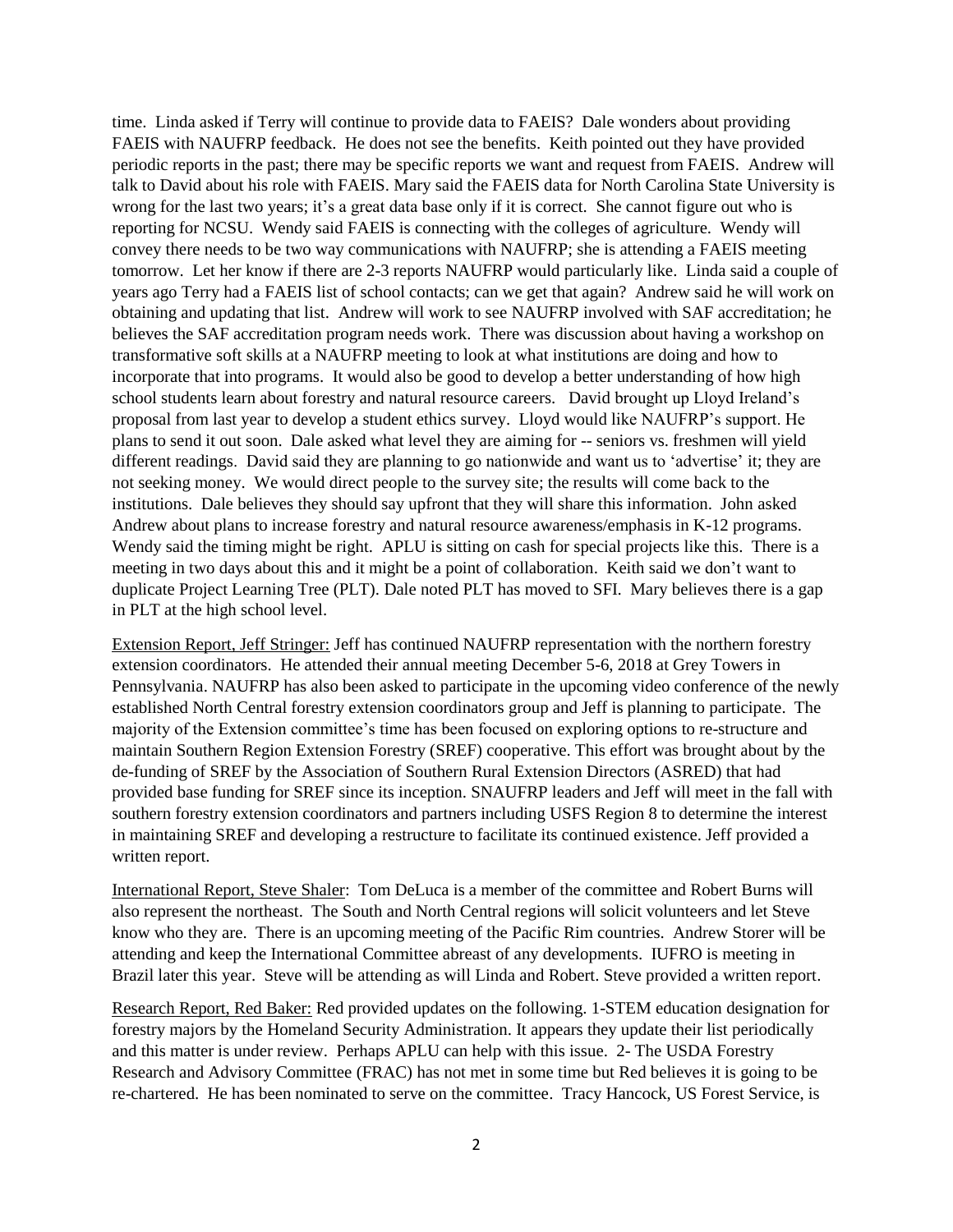the designated staff. 3- The Research Committee includes Bob, Linda, Mary, Katy, Scott Merkle (UGA). They have met by conference call and plan to meet with NIFA on Wednesday afternoon 4- Red was supposed to meet with Michael Georgan last night about the National Research Summit but that was postponed. It appears nothing has happened to report on since last October. 5- Forest Innovations Review (FIRz) will have the first meeting in Athens, GA in September. Dale has circulated information about it. 6- Indirect Costs continues to be an issue with the Forest Service. Red plans to highlight this later with Deputy Under Secretary Dan Jiron. Red reported on the recent Southeast Region Forest Health meeting in Gainesville, FL. There were 23 representatives from industry, 33 from universities and 12 from government, non-profits and others. More information on this meeting is outlined in Red's written report.

Dan Jiron, USDA Acting Deputy Under Secretary for Natural Resources: Dan served as Acting Under Secretary until Jim Hubbard was confirmed late last year. Dan has worked on Capitol Hill and is a long time Forest Service employee. He thinks highly of Secretary Sonny Purdue who understands the role of forestry on rural and private lands. They are striving for shared 'Stewardship' working with the states. The Secretary wants to look at NEPA for efficiencies and effectiveness. Jobs are key to him and a Rural Prosperity Task Force has been established. Dan wants to know what is on NAUFRP's mind. John Hayes noted Jim Hubbard met with a smaller group of NAUFRP representatives in Portland last October and discussed the Secretary's goals for increasing the volume of harvests on national forests. Dan noted that the Secretary helped with legislation resolving fire funding 'fix' in the Forest Service budget. Janaki and Keith brought up the issue of indirect costs. This has been an issue for years and an impediment to developing future graduate programs. It is not a statutory issue and not treated the same by NIFA. Dan suggested convening a group to dialogue with the REE area and Alex Friend to get deeper into the issue. Keith said it is important that people understand the difference between the Hatch and McIntire Stennis programs. Dennis Becker said the Forest Service is having a hard time hiring students (TSA, lack of direct hire authority). Dan said this was discussed this morning and he is aware of two programs to help with this: Pathways and ???. Dan was asked about the status of FRAC; it's been dormant since the election. Dan does not know specifically but said that efforts to recharter any USDA FACA committee are backed up -- the FS has more than any agency at USDA. He will check on this. David would like to follow-up on these issues in a later meeting. We will outline the problem (Research Committee) and get that to Dan by early summer (June). Dan likes this idea: a statement of the problem/issue, authorities. (Amanda Lockwood is Jim Hubbard's scheduler to work with.)

Keith Owens, National Association of University Fisheries and Wildlife Programs (NAUFWP): Keith said the strength of NAUFRP is its continuity. They don't have that in NAUFWP at this point. Chad Bishop (Univ of MT) is the current chair (Keith is the past chair). Their Chair-Elect is Lisette Waits (Univ of Idaho). NAUFWP has reinstituted their regional chairs who include Nancy Matthews (Univ of VT), Joel Snodgrass (VA Tech), Selina Heppell (OR Oregon State), and John Carroll (University of NE). They are very pleased in the \$1 million increase in the Coop Research Units budget; APLU was very helpful. They plan an Executive Committee retreat in May and welcome input. Six areas have been proposed for their focus and discussion. These include federal funding and policy, strengthening of partnerships and student challenges. (See attached NAUFWP report). Mark commented that the NAUFWP regions are different than ours. Janaki is looking for options to attend their meetings. Keith said their spring and fall meetings are tied to other meetings. There was a question about ranking wildlife programs. Keith said this has not been discussed but would be a good topic for their May retreat. David said he/we would be happy to provide input for their May meeting.

Wendy Fink, Association of Public Land-Grant Universities: Wendy discussed the APLU one-pager for FY2020 appropriations. She expects next years' process to be different. APLU is going thru a strategic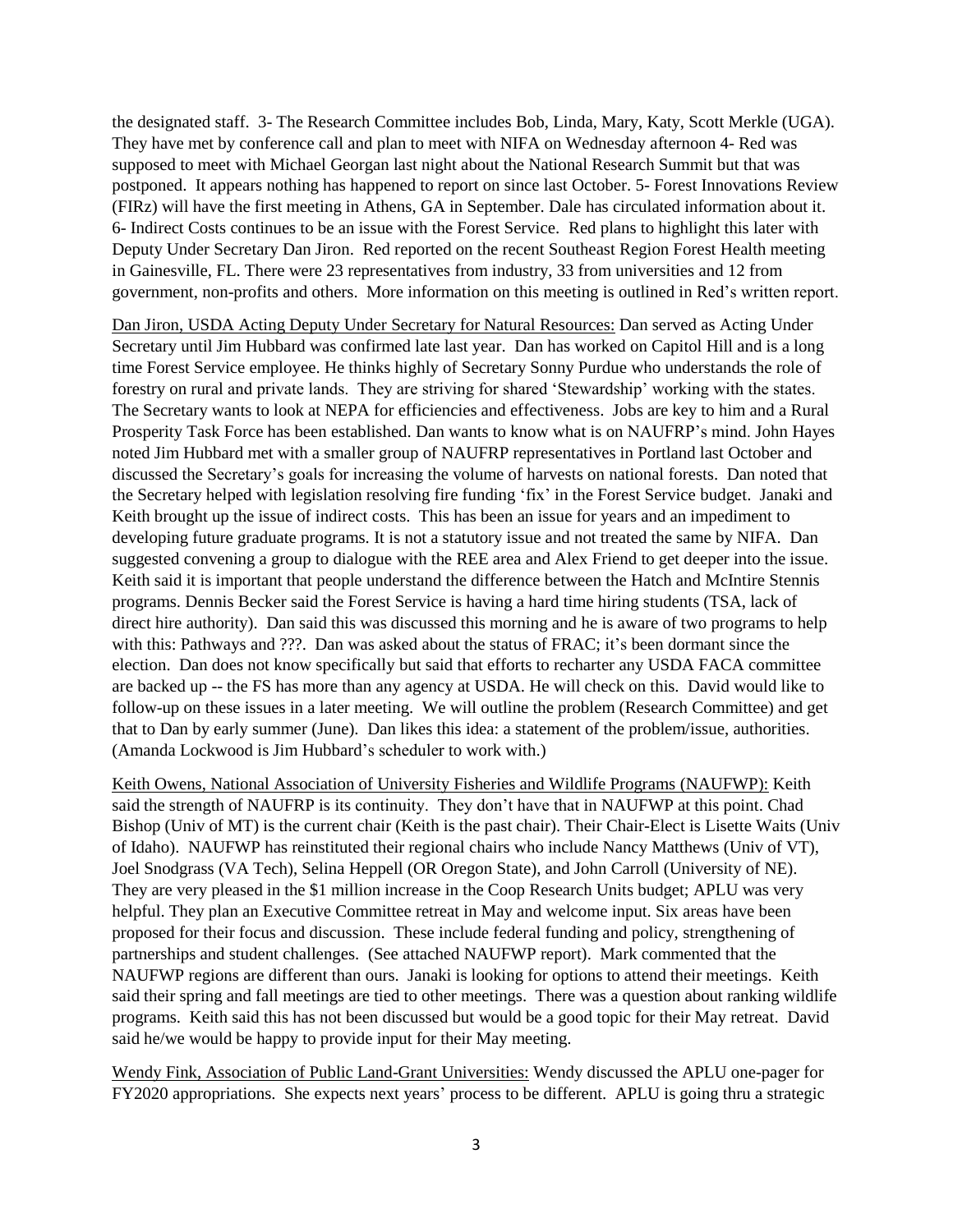realignment of how they view the budget and have a draft proposal out for comment until March 22. This is a result of Hill staff complaints about the number of lines in the USDA budget. NIFA is charged with developing something to collapse those lines by September. APLU wants to put a proposal out before they do. Their committee's charge is "do no harm". She shared a draft handout the committee is working with to illustrate what it may look like. They are meeting with stakeholders to explain it. Provide comments to Wendy, Doug Steel or the committee by March 22nd. After that their recommendation will go to their Board of Directors. Wendy has the education portfolio and thinks this may be an opportunity for small programs like RREA to be heard. She asked if we are comfortable with a line like RREA being folded into another appropriations line? Randy has concerns and thinks this needs to be more aligned with Smith Lever. John asked about the allocation of dollars. Wendy said there would need to be report language every year. Some have proposed a slower approach on this for the next Farm Bill. Mary is concerned whether you really would see increases for programs through report language. Wendy said doing nothing is not an option. John commented that our programs have largely ridden on agriculture's coattails and believes that continues to be beneficial. He is not sure you want to separate agriculture and natural resources. Keith said there is a lesson from the Agriculture Experiment Station directors zeroing out the Southern Regional Forestry Extension program. Wendy offered to set up a webinar specific to our group. Wendy said there is a community-wide letter for a Blue Ribbon Study on NIFA-ERS relocation.

Diversity Chair Report, Kamran Abdollahi: Kamran shared a written report. Members of the committee include Adrian Leighton (incoming chair), Jim Allen, Linda Nagel and Keith Belli. New to the committee is Zhu Hua Ning from Southern University; she is also chair-elect of the SAF Diversity Working Group. Kamran proposes that the committee establish a clearing house on diversity practices on the NAUFRP webpage. Adrian believes the regional reps are valuable and can contribute best practices and meetings for a clearing house. He thinks it would be good to link the clearing house to the FAEIS data. Linda asked what is needed for a clearing house. John expressed frustration that the Logic Model was not action oriented which he wants NAUFRP to be. Department Chairs can be involved with this. The Leadership Team can look at what we want and don't want. Andrew suggested taking it back to K-12. Robert Burns cited USGS as a good example of recruiting high school students college interns and suggested this is something the Forest Service could do. Adrian believes it would be good to work with NAUFWP on these efforts.

Budget and Advocacy Committee (BAC), John Hayes: APLU has been having a lot of discussion about combining lobbying efforts for different programs. Last year's strategy for APLU was to start building a case for \$200 million for capacity programs. Total increases in the past year are roughly \$100 million, with McIntire-Stennis receiving a \$2.5 million increase in the FY19 budget. For the FY20 budget, APLU has decided, in recognition of the successful increase in FY19, to request an additional \$100 million in funding for capacity programs, to be distributed proportionately across programs relative to overall funding, resulting in roughly an 8% increase in each of the 6 priority lines.

Board of Natural Resources (BNR), John Hayes: The Forest Health Initiative is NAUFRP's primary focus within the BNR. Trudging progress has been made. There is a White Paper and seven sections. Four sections have submitted drafts and two more are expected by the end of the month. There is no word from Urban Forestry. Discussions have begun for a 'public launch' for early 2020. That might link to presidential politics/elections. John hopes for the pieces to be in place by the end of the school year. NAUFRP should be involved. Formally, this is an APLU effort but the core is NAUFRP. David suggested we might host a reception for the roll out.

ATR Update, Eric Norland, NIFA: The ATR meeting planned for March  $7<sup>th</sup>$  in Washington, DC was canceled due to the government shut down. They are not sure of the next step; this is not a normal year.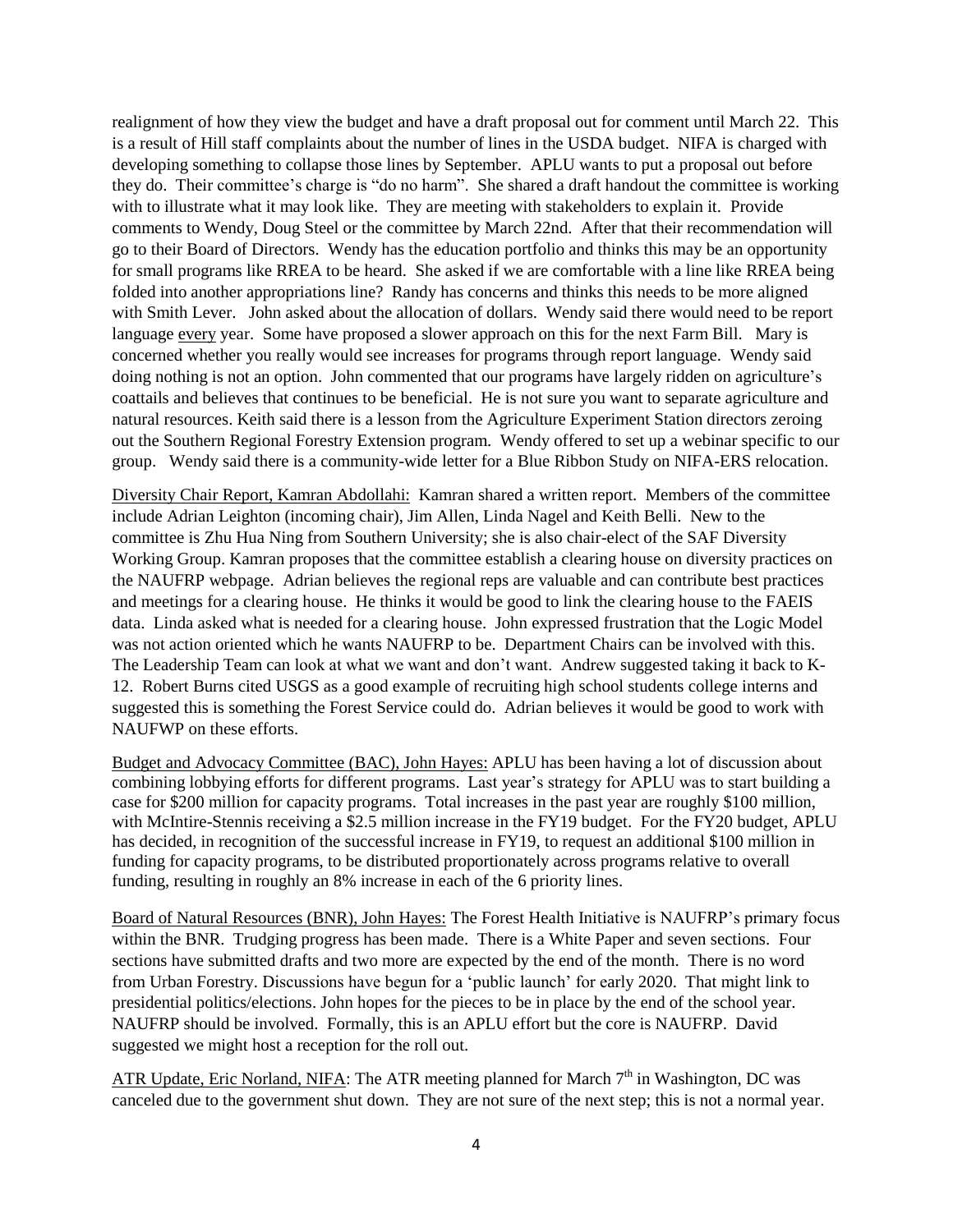They have discussed hosting regional webex meetings. Eric noted two-thirds of the ATRs are not forestry deans or directors. Latosha is the primary person interacting with the ATRs and now has a good handle on who the ATRs are. Randy said the Executive Committee thinks this meeting is important and urged NIFA to try and get something scheduled. Eric said NIFA staff are committed to visiting McStennis institutions. Last year they were in California. They want to focus on states with multiple institutions. These visits are not an inspection; just a means to learn and help advocate. Janaki said he had the experience of a site visit at VaTech and at Auburn. In both cases there was no feedback from NIFA. Eric noted the recent Farm Bill has made 1994 institutions eligible to receive McStennis funds if they offer associate or four-year degrees. NIFA is in the process of developing what is needed for these programs and would like NAUFRP feedback. Eric says NIFA is losing 2-3 staff a week due to the agency's planned relocation; between 60-80 percent of the staff say there will not move.

Southern NAUFRP, Hans Williams: The Comparative Data Survey is out and they have received responses from all the institutions who responded last year. They will have their regional meeting in conjunction with the Forest Resources Association annual meeting at Amelia Island, FL on May  $22^{nd}$ . FRA has asked for a presentation addressing characteristics of students attending universities. This will be a panel.

Northeastern NAUFRP, Robert Burns: Trends in their region include: university reorganization, increases and decreases in students and lower budgets, upcoming building renovations.

Western NAUFRP, Linda Nagel: There are 20 NAUFRP institutions in their region; 12-13 are active. Fifteen were at SAF last year. They are planning a summer meeting for June 17-19 hosted by the University of Idaho.

North Central, Mark Rickenbach: The move of the USFS Northern Research Station headquarters unit to the Forest Products Lab in Madison is in progress. The North Central's research priorities were submitted at the annual meeting last fall by Bob Wagner. Matt Russell (UMN) has organized a web conference of forestry extension faculty and educators in the region for later this spring. Mark submitted public comments on behalf of NAUFRP for approval of a baseline, standardized social science questionnaire items that will facilitate easier survey research by the Forest Service. Mark missed the NAUFRP meetings in Portland when he attended the LEAD21, a yearlong intensive leadership development program for land-grant and similar public universities. It is not cheap, but it was very good and he would recommend attending or supporting others to attend. In general, six to seven institutions regularly engage with regional calls and meetings.

Mary brought up an issue relevant to NCSU and questioned whether it was happening at other institutions. They have Forest Service employees co-located on their campus and there appears to be a new agency ethics policy which says these employees cannot serve on graduate committees because it would/might be a conflict of interest. Bob Wagner said external people serving on graduate committees have become very restrictive and this is a concern. Linda had invited a Forest Service employee to serve on a faculty search but the station denied this because that person might review agency projects. The FS seems to have different ethics policy than other agencies. Clarification would be helpful. Bob surfaced a FS memo on this and circulated it to the Executive Committee. This is a topic to discuss with Alex Friend.

Ali Mohamad, NIFA: Pertaining to relocating NIFA and ERS, there have been 136 proposals from 35 states. Things are moving ahead according to the timeline. NIFA's lease expires in January 2020. A small NIFA group will maintain a presence in DC. Funding for FY2019 is \$1.7 billion; an increase of \$15 million in AFRI. Staffing is on the decline. Before his unexpected death, Catalino Blanche had been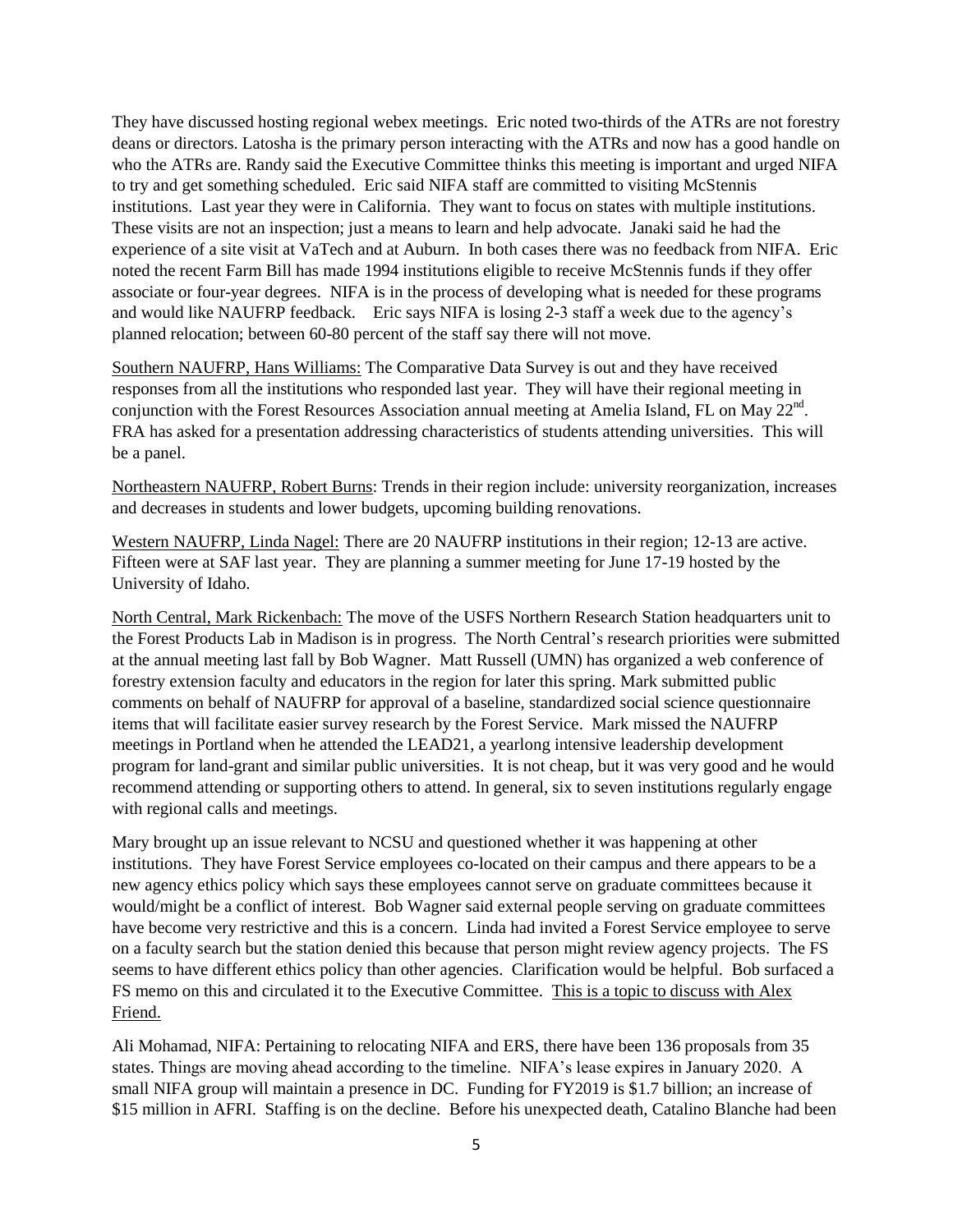the only one to handle the McStennis program. They have now implemented a team approach with Daniel Cassidy, Eric and Latosha. Daniel has reduced program review times from one month to 20 days. Dale complimented Daniel on this quick turn around and asked Ali to convey thanks to Daniel. NIFA plans four regional on-line ATR meetings. The NIFA website is being updated. Ali was asked about the potential impact of the agency move on McStennis dollar distribution. Ali said this was still being discussed. Randy noted the \$2 million increase in McStennis and asked when the schools will be told how much they will be getting. Ali said they should know something by the end of March; funding is based on the existing formula. He reaffirmed that the oldest McStennis dollars an institution has must be spent first before new dollars can flow. You cannot co-mingle funds from different years in a single account.

By-Laws Update, Katy Kavanagh: Katy has undertaken the task of updating the NAUFRP by-laws. A working draft was distributed electronically to the Executive Committee last week for review. Some of the proposed changes include typos and clarification but also deal with voting and nominations. John Hayes said there is no real process for consideration of turnover in officers and suggests a more rigorous mechanism/process be put in place for appointments. There is nothing that says these are two-year appointments. Keith Gilles will provide comments and specific language proposals. Katy said this will need to go out in advance of the annual meeting. John asked about the process for voting on changes. David proposed going through Article by Article. A two-third quorum vote is required. A committee (Linda, Keith Gilles, Kamran) will work with Katy to get something to the Executive Committee by early summer. Buck suggested NAUFRP "may" want to recognize liaison ships such as his and membership in other organizations.

Terry Baker, CEO, John Barnwell, Society of American Foresters: Terry provided an update on SAF's Strategic Plan. They plan listening session next year on accreditation to discuss what is working and not. John McNulty is SAF President; Tammy Cushing is President-Elect. They are looking at how SAF can work with other groups. Adrian is concerned about rules changing for accreditation. They are in the midst of developing their program and are supposed to have their SAF review in 2020 or 2021. Terry assured him there will be no dramatic changes and urged Adrian to stay in touch with Carol Redelsheimer. The SAF building headquarters is up for sale. The Board has decided they will stay in the area; they are looking to lease in Bethesda, northern Virginia or DC. On the question of whether NAUFRP should be involved in accreditation Mary offered that she is of two minds: 1) it would be a conflict of interest 2) it would contribute forward-thinking about the future of the profession. Keith Belli thinks NAUFRP should be involved in the big picture and avoid the weeds. He does not see how SAF can move forward without involving NAUFRP. Andrew agrees. David asked John Barnwell what he is working on. John noted Terry testified last week on appropriations. He is working on Farm Bill implementation and wildfire issues. Since the Clean Power Plan is not being implemented, some States are taking on climate change on their own and not involving forests in any way. SAF is putting together materials to help them. Buck noted WOTUS is coming back in play. John said SAF will submit comments; NAFO is really taking the lead role on this. Red stated NAUFRP would like McStennis funding to be a SAF priority. John said he is inviting Randy to the SAF Emerging Issue Committee to figure that out. Randy said Red and Dale should be invited. Janaki asked if SAF is doing anything on the Timber Innovation Act. John said they are big cheerleaders. SAF is putting up \$40,000/year to build leadership capacity through state societies and workshops.

Washington Report, Randy Nuckolls: Randy discussed the recent government shutdown and resulting budget agreement. Almost all science/research portfolios got increases. The House is undergoing a major reorganization as Democrats take over the leadership. Budget hearings have begun but looming ahead is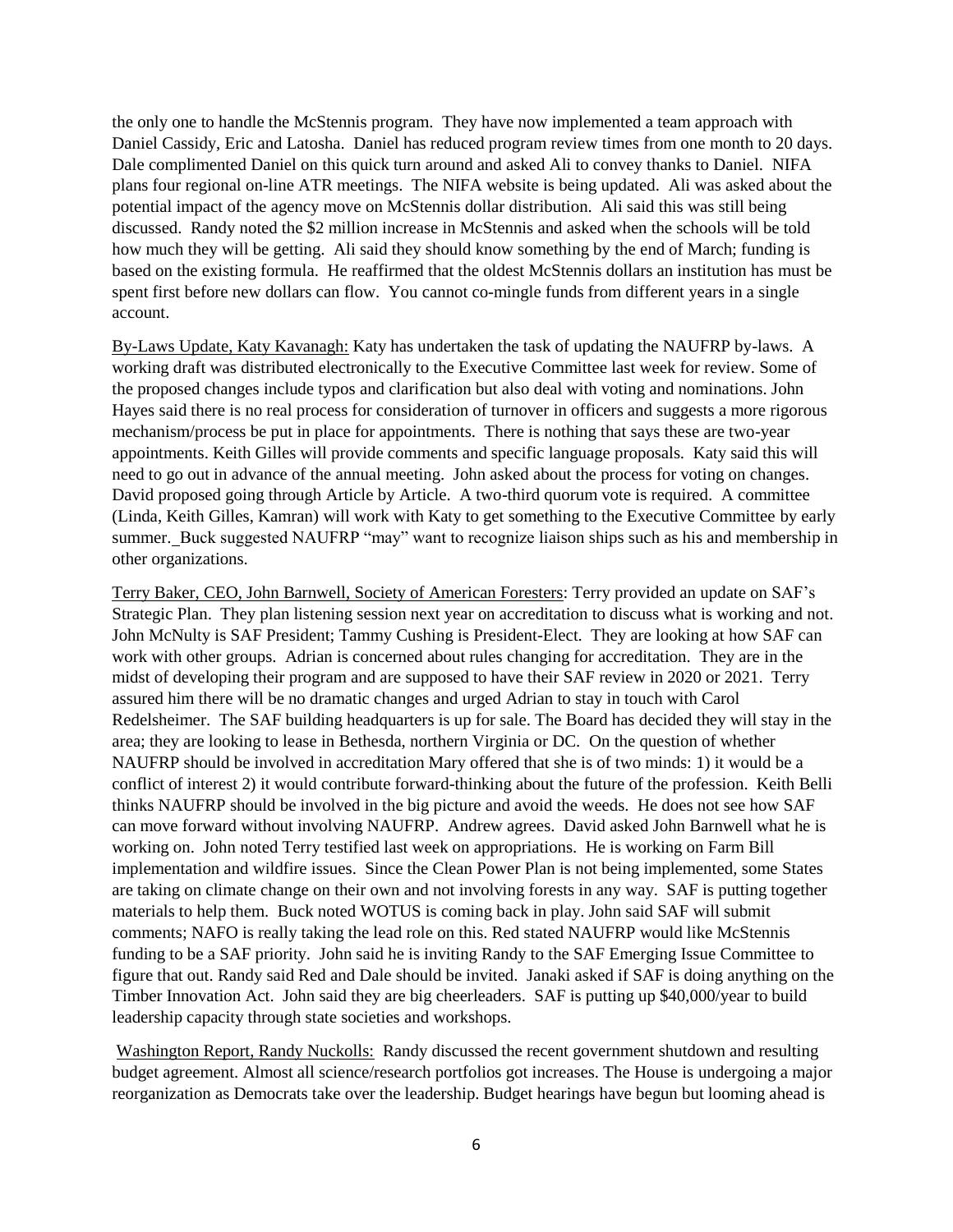the Budget Control Act which caps defense and non-defense discretionary spending. If those caps are exceeded, sequestration cuts are triggered. A deal is needed to avoid this. The debt ceiling is another issue. The appropriations process is working from existing (FY19) levels; the Trump Administration's proposed budget is expected later in March. The President has instructed all the cabinet secretaries to cut five percent from their budgets.

Communications, Mary Watzin: Mary discussed the McStennis one-pagers, a number of which were passed around as examples. This has been a giant experiment and work in progress. Mary talked about building a McStennis website. It would be an investment that she roughly estimates would cost \$20,000. It could showcase the importance of forestry and natural resources. Eric says that NIFA has forestry program pages; you can upload and interface with these. When asked, he said they do not have analytics for it and they are careful about links to external organizations. Data Gateway – can search for projects/programs by Congressional Districts. Dale said the US Fish and Wildlife Service Cooperative CEUs have an outstanding annual report that includes a U.S. map and links to projects. Modeled after it, we could do themes like 'Invasives' or "Forest Health'. The North American Forest Partnership (NAFP) website is also phenomenal; it spotlights industries. Will Novy-Hildesley has asked what they can do for the universities. Eric Young referred to mrfinpacts.org. Mary said the audience for the NIFA pages is not the same audience our one-pagers are targeting. Dale has his assistant read the UGA one-pagers to make sure they are easily understood. Red said it took several iterations for his faculty to get the writing right. Eric said the instructions to the ATRs are to write final reports like this. They were going to address this at the ATR meeting. Randy asked Ali and Eric about the feasibility of a small grant to NAUFRP. Mary has asked also but told there is no money for projects like this. Mary would like to get this done before the fall meeting. Keith urged that we don't ignore projects of the past that have significant outcomes that solved problems. Jeff says their webpage features past high-impacts results. Mary suggests the PI's name and contact information can be listed on the one-pager.

Tom Martin, President and CEO, American Forest Foundation (AFF): Tom noted that Dale is on the AFF Board of Trustees. He usually talks about policy and budget issues but today wants to show some of AFF's new tech tools they are working on to attract private forest landowners. These include WoodsCamp [\(www.woodscamp.com\)](http://www.woodscamp.com/) being piloted in Oregon, Alabama and Wisconsin, Landscape Management Plan and Forests in Focus (information found on the AFF website [www.forestfoundation.org\)](http://www.forestfoundation.org/).

Scott Angle, Director, USDA National Institute for Food and Agriculture: Scott is a former Dean of the Agriculture College at University of Georgia. He has been involved with APLU and the BAA leadership. The major issue confronting him is the plan to move NIFA out of the DC area. They had 136 proposals from 35 states. He expects they will narrow the proposals to 30-35 over the next weeks and visit 3-5 of the finalists. They are losing staff now and expect more to come. This is very stressful for their employees. It's harder to get NIFA's work done with fewer employees but they are committed to getting the dollars out the door. This is a political process. Scott works for the Secretary and it is not his role to debate the move but to ensure a smooth and compassionate process. He was asked when the move would actually happen. Scott says it depends on the proposal: soon if a building is ready to go, later if they need to build a facility. There current lease at the Waterfront can be extended. Scott was asked about the speed of re-hiring? He said they will likely hire contractors who are former staff. PhDs are journeymen and used to moving where the work is and they will have some wanting to relocate depending on the decision where. Twenty NIFA employees will stay in DC: 12 administrators and eight discipline experts (i.e. Program Leaders and liaisons with other agencies and ngos). Scott will divide his time between the new location and DC. The President's Budget is expected to be released within 10 days. Steve